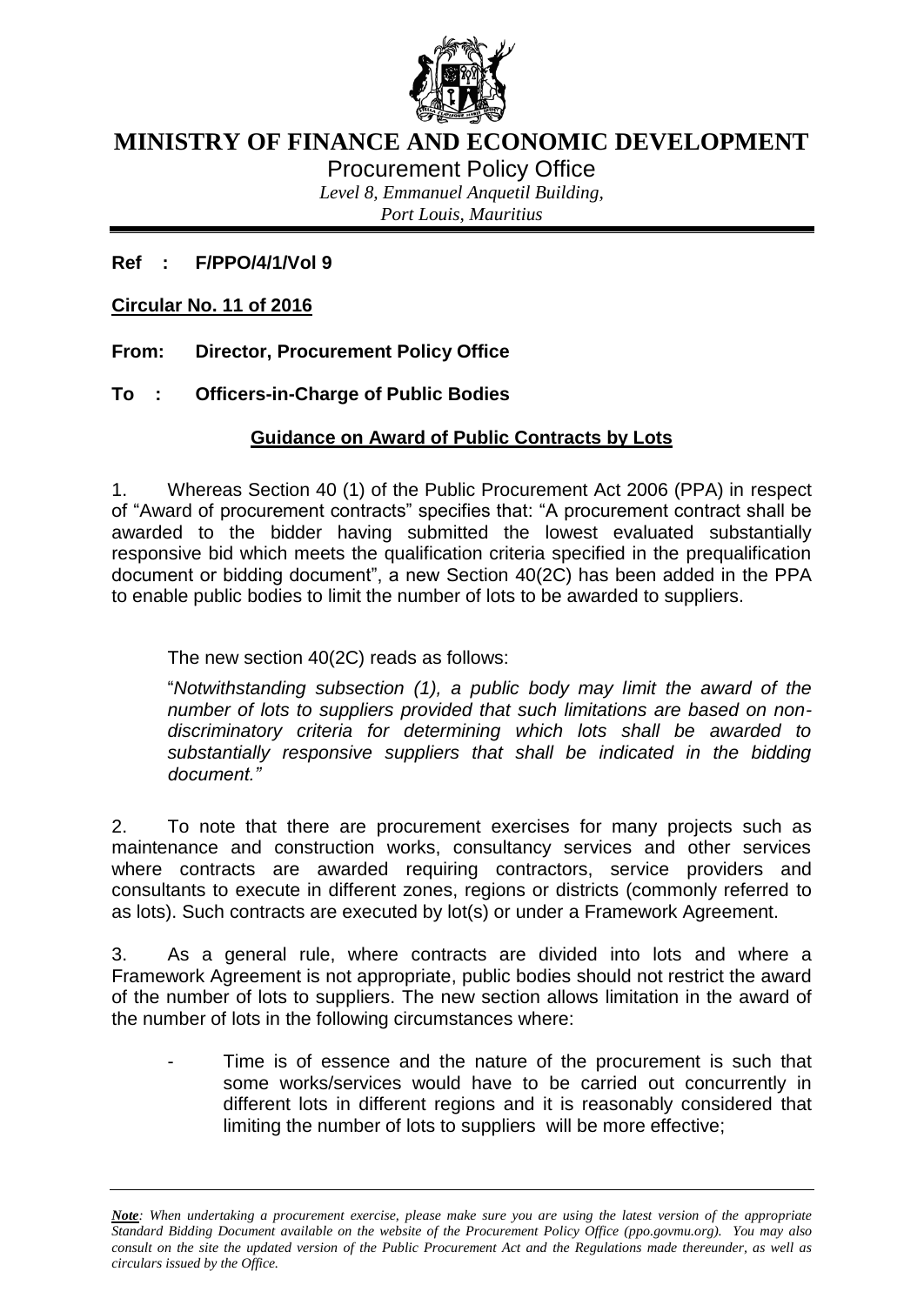- A market sounding exercise has concluded that the suppliers have limited capacity to reasonably perform the contract effectively and efficiently for two or more lots; or
- There is a large number of eligible and capable suppliers and restricting the number of lots can enhance competition and attract more SMEs to participate in the bidding exercise.

4. The public body has the obligation under this method to include in the bidding document –

- (a) the maximum number of lots a supplier may be awarded, and
- (b) the evaluation methodology containing non-discriminatory criteria to award the contract in different lots.

5. The choice of lots to be awarded to suppliers should be such that the supplier/lot combination would result in best value for money to the public body. At annex is a worked example to limit award of lots to suppliers.

> **Procurement Policy Office 24 November 2016**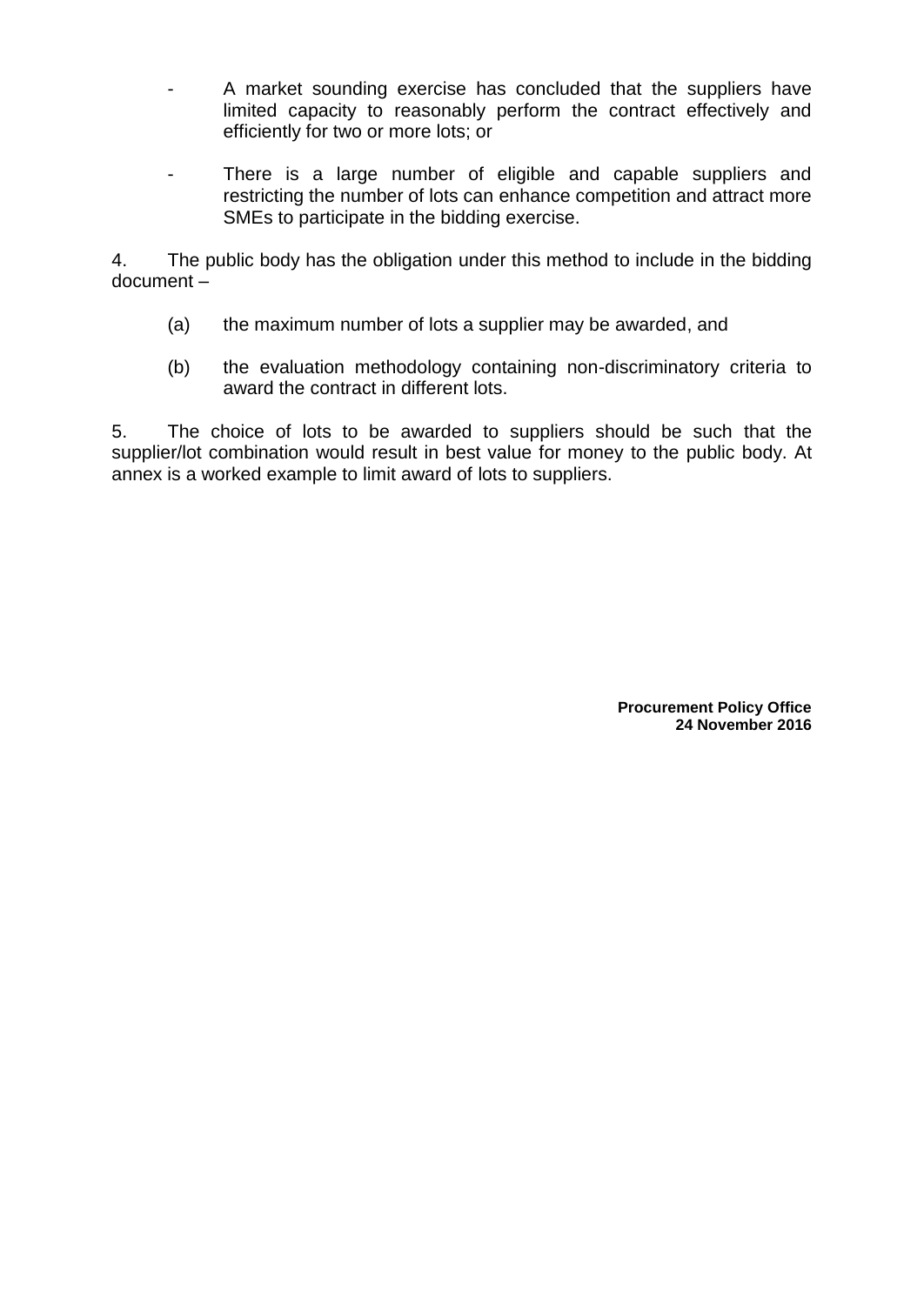## **ANNEX**

## **Worked example on awarding contracts by Lots**

In a bidding exercise, the bidding document provides award of contract for only one lot per supplier. 4 bidders have submitted bids for the 3 lots as per the bidding document. Table below shows the bid prices (in Rs) of each bidder.

| <b>Bidder</b> | Lot 1   | Lot 2   | Lot 3   |
|---------------|---------|---------|---------|
|               | 120,000 | 135,000 | 121,000 |
| в             | 118,000 | 90,000  | 125,000 |
|               | 110,000 | 56,000  | 210,000 |
|               | 78,000  | -       | 99,000  |

### **Procedures for awarding each lot:**

Step 1: The first step is to rank each contractor per lot

| Lot 1       | Lot 2           | Lot 3           |
|-------------|-----------------|-----------------|
| 1. Bidder D | <b>Bidder C</b> | <b>Bidder D</b> |
| 2. Bidder C | <b>Bidder B</b> | <b>Bidder A</b> |
| 3. Bidder B | Bidder A        | <b>Bidder B</b> |
| 4. Bidder A |                 | <b>Bidder C</b> |

Step 2: The second step is to identify the lowest substantially responsive bidder for each lot.

Lot 1: Bidder D Lot 2: Bidder C Lot 3: Bidder D

Step 3: Apply the clause: 'A bidder cannot be awarded more than one lot'

Bidder C is the lowest only in Lot 2. Therefore he is awarded Lot 2. Bidder D is lowest in lots 1 and 3. However, only one lot should be awarded to him.

Step 4: Select which of these two lots is to be awarded to Bidder D. The following scenarios should be considered:

### **Scenario 1: Lot 1 is awarded to Bidder D**

Therefore by default, Lot 3 will be awarded to the next lowest bidder, which is Bidder A

Calculating the sum of these two lots: Lot 1: Bidder  $D = Rs$  78,000 Lot 2: Bidder  $C = Rs 56,000$ Lot 3: Bidder A =Rs 121,000 TOTAL Bid price for the three Lots = Rs **255,000**